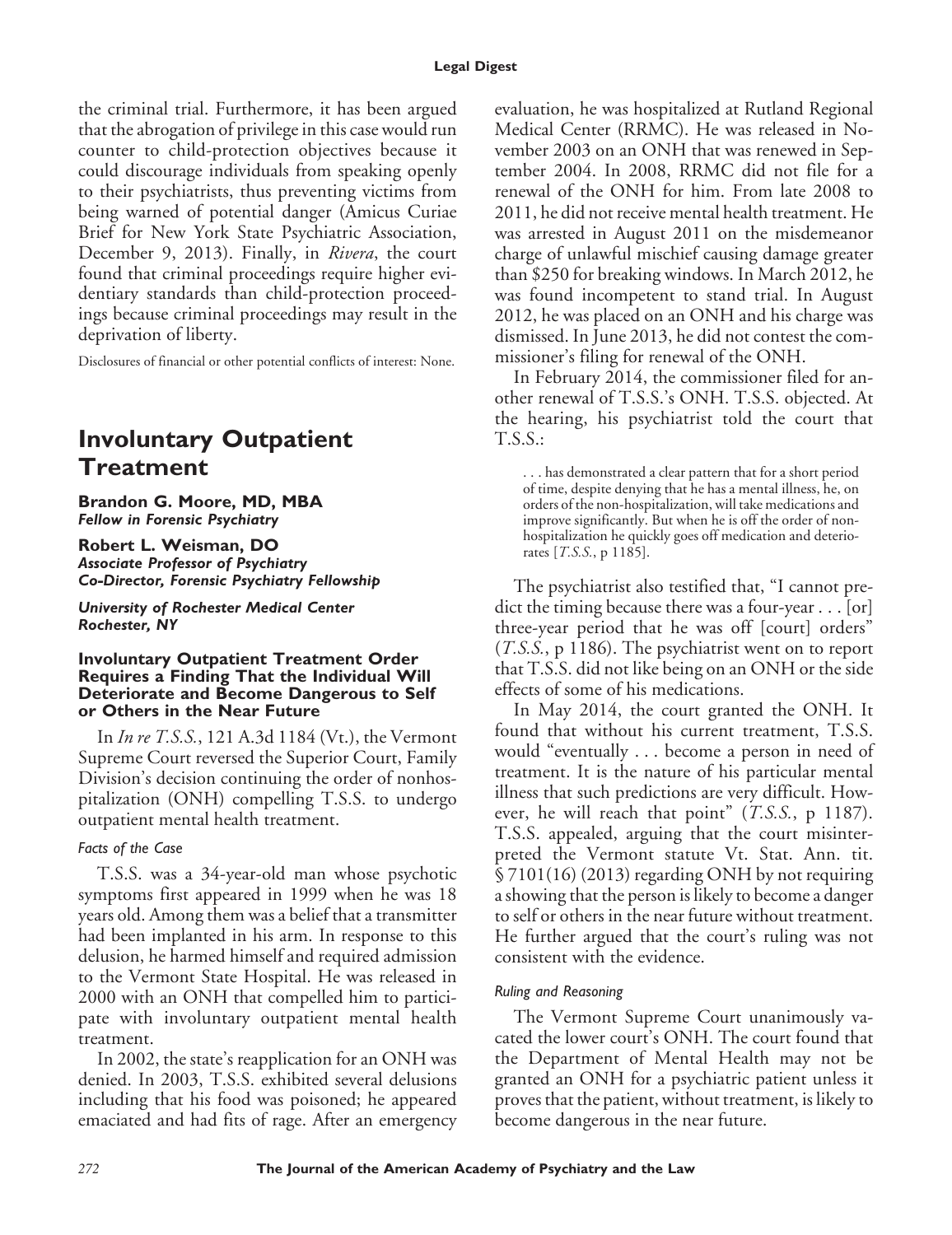The court found that it is not enough to show that without treatment the person's condition may deteriorate. The state must also show that the deterioration is likely to lead to the person's becoming a danger to self or others. The court acknowledged the need to balance "the constitutional rights of individuals with the state's valid interest in protecting individuals and the public" (*T.S.S.*, p 1193). The court noted that citizens who do not pose an imminent danger to themselves or others have a right to autonomy, including the right to make decisions about their psychiatric treatment. The court also recognized the state's right to intervene before the individual actually becomes dangerous. The state must also be vigilant about "a revolving door syndrome that includes recurring commitments, medication, rejection of medication, and crisis intervention" (*T.S.S.*, p 1193). The court cautioned that finding that "a person could or will 'eventually' become a person in need of treatment [a danger to oneself or others] is, standing alone, a thin reed upon which to predicate a continued intrusion upon fundamental liberty" (*T.S.S.*, p 1193).

In this case, T.S.S.'s pattern over 15 years did not support a continued ONH. The last evidence that he was a danger to himself dated back to 2003. T.S.S. did not receive treatment between 2008 and 2012. Given his history, the court concluded that T.S.S. was not likely in the near future, as a result of mental illness, to deteriorate to the point of becoming a person in need of treatment (i.e., a danger to himself or others).

#### *Discussion*

Outpatient civil commitment is intended for adults with mental illness who are unlikely to be able to live safely in the community without supervision and treatment. It focuses on those individuals deemed unlikely to participate voluntarily in recommended behavioral health treatment. Goals of outpatient civil commitment programs are to improve access and adherence to intensive mental health programs to prevent relapse, repeated hospitalizations, justice involvement, violence, property damage, and suicide.

A surge of discharges from state psychiatric facilities in the 1970s followed the rise of the community mental health lobby, along with more effective medications, financial pressures, and the doctrine of the least restrictive alternative to inpatient civil commitment (Miller RD: The least restrictive environment: hidden agendas and meanings. Community Ment Health J 18:46–55, 1982). Despite expectations, many individuals did not voluntarily access outpatient mental health services once released. Consequently, while the population of state inpatient wards declined, hospital readmission rates increased and often became the sole, brief episodes of mental health care that such individuals would receive.

Legal authorities and clinical providers searched for ways to promote adherence to treatment for those released, to avoid decompensation and hospital recidivism. Over time, the courts authorized the legal commitment process and, in most states, determined the location of care. Dangerousness replaced the need for treatment as a key standard for commitment, and compelling an individual to undergo outpatient treatment proved difficult because those posing imminent risk of danger typically required psychiatric hospitalization.

In time, unofficial methods of outpatient commitment, such as community passes, were used to sustain institutional control while testing a patient's ability to tolerate and adjust to living outside the hospital. Judges implemented conditional-release models, similar to those in criminal law, allowing discharge of those patients who had been unable to demonstrate safe community tenure without ongoing medication and structure. In addition, a pleabargaining model arose within the legal system supporting involuntary outpatient commitment as a compromise between ongoing hospitalization and the individual's wishes for unconditional discharge to the community. Initial involuntary commitment, applicable without the need of the patient's having first been hospitalized, was in the commitment statutes of several states. It was not until the late 1980s that it became more commonplace, with the goal of avoiding eventual and preventable inpatient admissions.

Patients who benefit from involuntary outpatient treatment have serious mental disorders. Of concern is the appropriateness and effectiveness of involuntary civil commitment to outpatient treatment. Studies vary, but many have indicated that involuntary community treatment is no more effective than the same services offered on a voluntary basis. Two studies compared committed and voluntary outpatients and determined that there were no statistically significant differences between groups, but that both exhibited significantly reduced hospitalizations. The result within an 11-month period was attributed to more intensive services available in the study (Policy